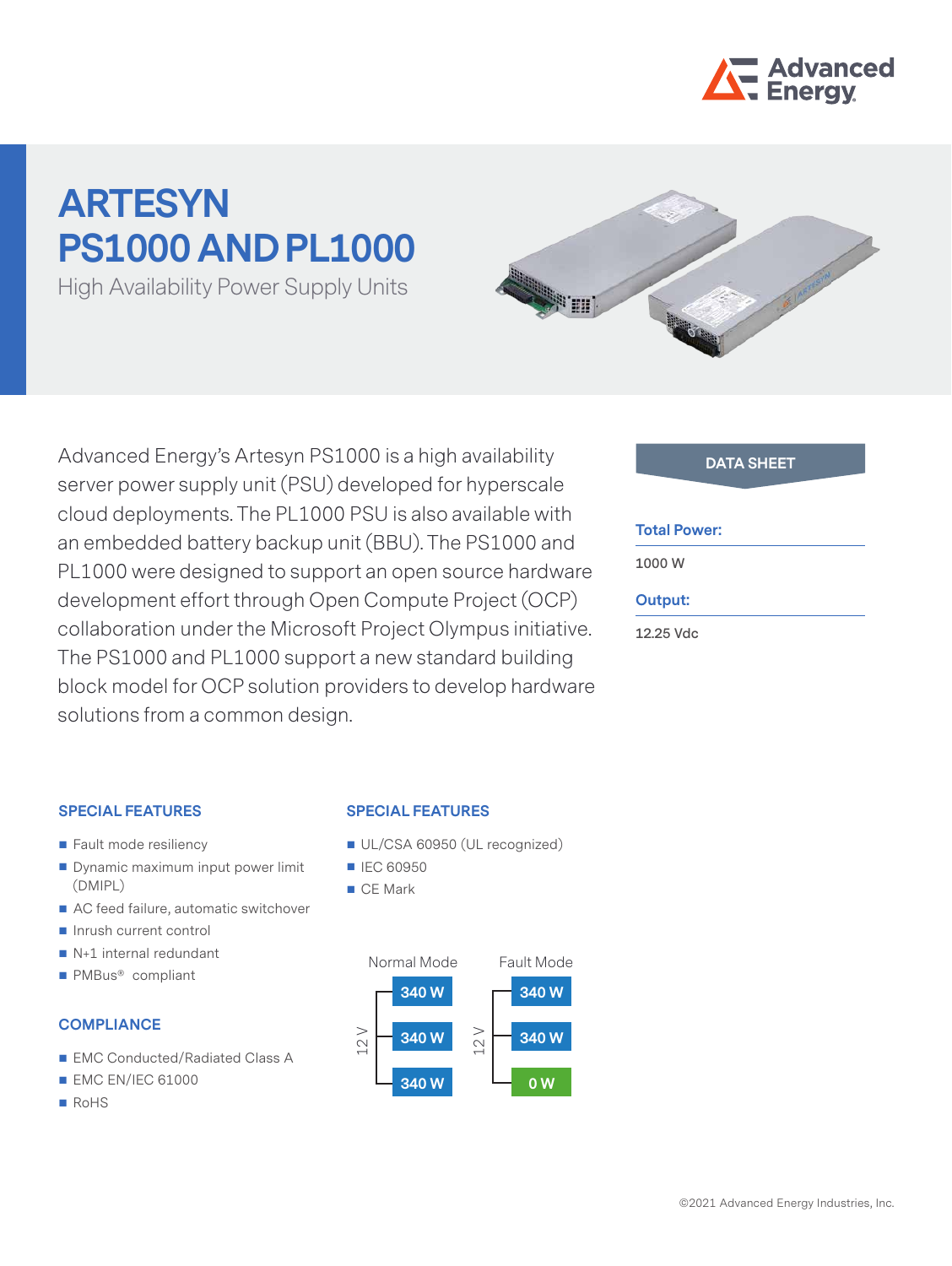# **ELECTRICAL SPECIFICATIONS**

| <b>PS1000</b>            |                                                                                                                                                                                   |             |             |  |
|--------------------------|-----------------------------------------------------------------------------------------------------------------------------------------------------------------------------------|-------------|-------------|--|
| Output power             | 1000 W total                                                                                                                                                                      |             |             |  |
| Redundancy               | 680 W N+1 (3 x 340 W PSU modules in parallel)                                                                                                                                     |             |             |  |
| Output voltage           | 12.25 Vdc                                                                                                                                                                         |             |             |  |
| Phases                   | Dual three-phase AC input with input voltage selector (IVS)                                                                                                                       |             |             |  |
| Efficiency               | >92% at full load                                                                                                                                                                 |             |             |  |
| Input voltage            | Three-phase 415/400 Vac Wye or 208 Vac Delta or Single-phase 200-240 Vac                                                                                                          |             |             |  |
| Operating temp           | 10 °C to 48 °C                                                                                                                                                                    |             |             |  |
| <b>PL1000</b>            |                                                                                                                                                                                   |             |             |  |
| <b>BBU</b>               | Embedded 8-cell, 32 V pack battery backup unit                                                                                                                                    |             |             |  |
| <b>BBU</b> specification | The battery shall operate for up to 1.0 second at 680 W. Then after that the PSU shall be capable to output 105 kJ<br>between 100 W and 300 W. Typical run times are shown below: |             |             |  |
|                          | Power Level (W)                                                                                                                                                                   | Runtime (s) | Energy (kJ) |  |
|                          | 100                                                                                                                                                                               | 1050        | 105         |  |
|                          | 150                                                                                                                                                                               | 700         | 105         |  |
|                          | 200                                                                                                                                                                               | 525         | 105         |  |
|                          | 250                                                                                                                                                                               | 420         | 105         |  |
|                          | 300                                                                                                                                                                               | 350         | 105         |  |
| Operating temp           | 10 °C to 48 °C                                                                                                                                                                    |             |             |  |

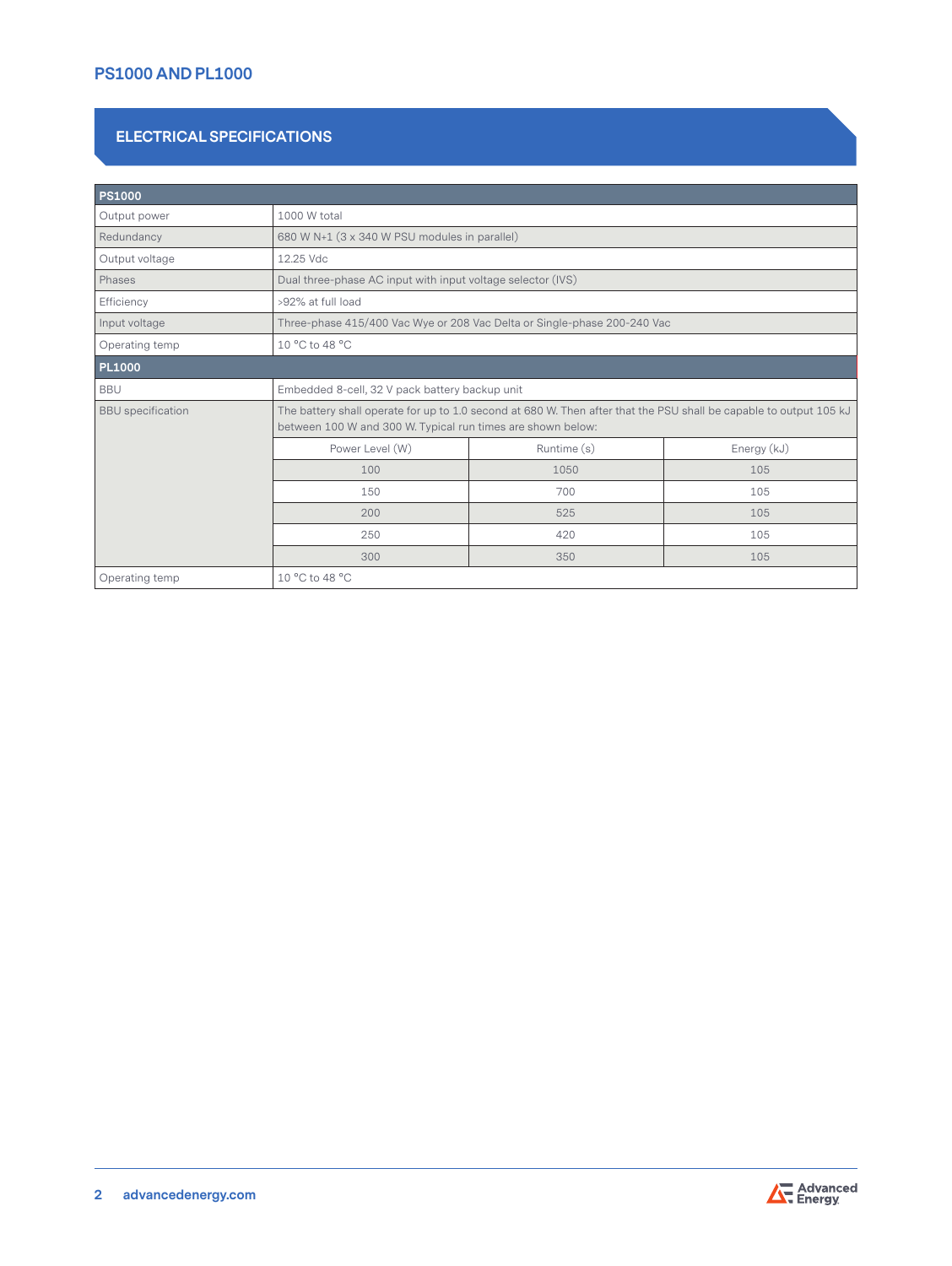# **MECHANICAL DRAWINGS**

# **Front view**



# **Rear view**



# **ORDERING INFORMATION**

| <b>Model Number</b> | <b>Main Output</b> | <b>With Batteries</b> | Availability |
|---------------------|--------------------|-----------------------|--------------|
| PL1000              | 12.25 V            |                       | October 2017 |
| PS1000              | 12.25 V            |                       | October 2017 |